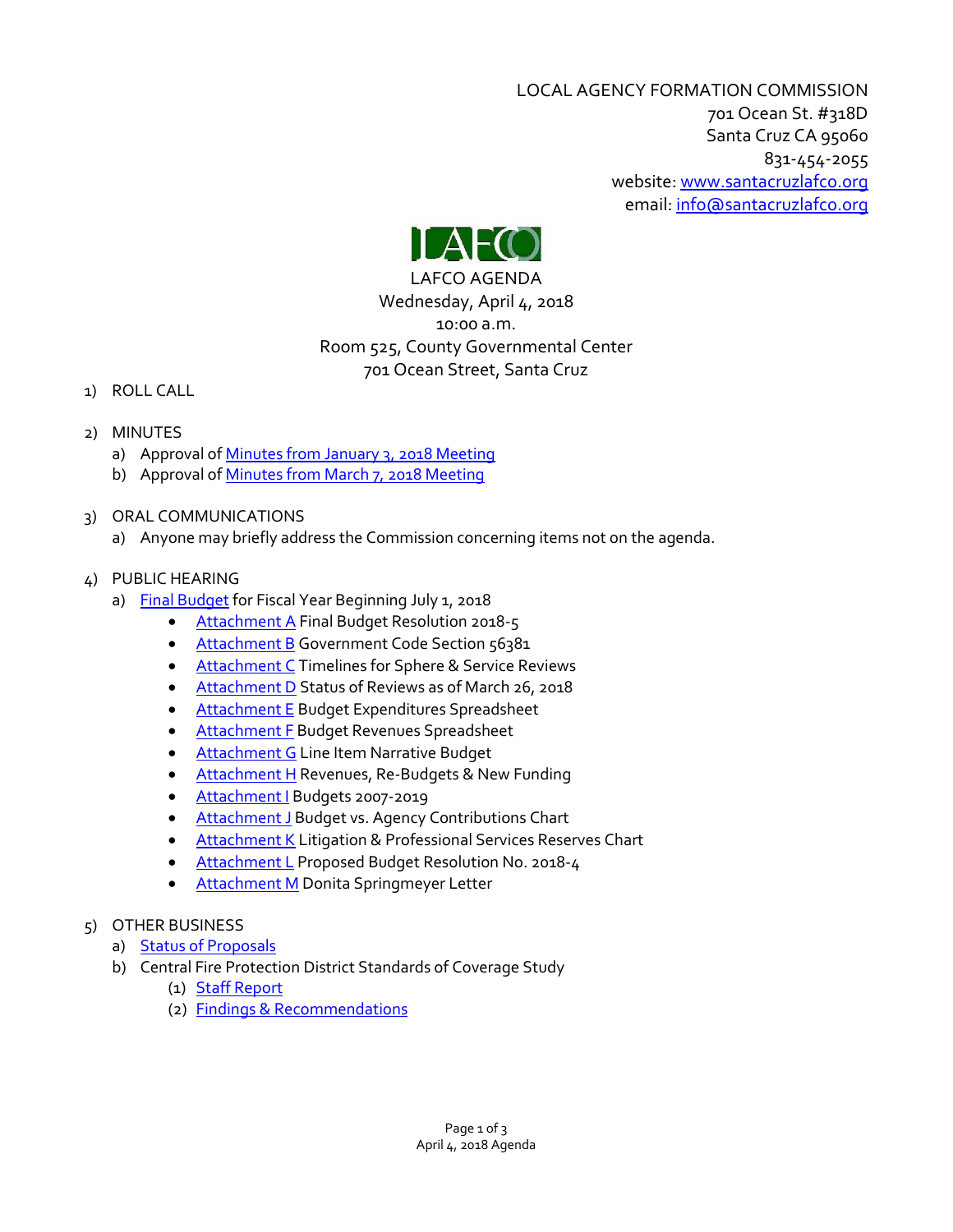- c) Legislation
	- (1) [Staff Report](http://www.santacruzlafco.org/wp-content/uploads/2018/03/5c-Legislative-Report-for-April-4.pdf)
	- (2) [Bill Summary](http://www.santacruzlafco.org/wp-content/uploads/2018/03/5c1-Legislation-2018.pdf)
	- $(3)$  [AB 2258](http://www.santacruzlafco.org/wp-content/uploads/2018/03/5c2-AB2258_98.pdf)
		- (a) [Fact Sheet](http://www.santacruzlafco.org/wp-content/uploads/2018/03/5c4-AB-2258-CALAFCO-Fact-Sheet.pdf)
		- (b) [Sponsor & Support](http://www.santacruzlafco.org/wp-content/uploads/2018/03/5c4-AB-2258_CALAFCO-Sponsor-and-Support.pdf)
	- (4) [AB 2600](http://www.santacruzlafco.org/wp-content/uploads/2018/03/5c5-AB2600_99.pdf)
		- (a) [Support](http://www.santacruzlafco.org/wp-content/uploads/2018/03/5c6-AB-2600-support.pdf)
		- (b) [Regional Park & Open Space District Laws](http://www.santacruzlafco.org/wp-content/uploads/2018/03/5c7-Regional-Park-and-Open-Space-Districts-v2.pdf)
	- (5) [AB 3254](http://www.santacruzlafco.org/wp-content/uploads/2018/03/5c8-AB3254_99.pdf)
- 6) CORRESPONDENCE
	- a) March 2, 2018 Letter [from LAFCO Executive Officer to Laura Bowers,](http://www.santacruzlafco.org/wp-content/uploads/2018/03/6-Bowers-appoinment-2018.pdf) Chief Deputy Auditor-Controller, informing her that the independent special districts appointed David Hodgin to the Consolidated Redevelopment Oversight Board
- 7) PRESS ARTICLES

Opal Cliffs Recreation and Park District

- a) March 8<sup>th</sup> Sentinel article: [Privates Beach gate at issue](http://www.santacruzlafco.org/wp-content/uploads/2018/03/7a-Opal-Cliffs-article.pdf)
- 8) COMMISSIONER COMMENTS

Individual Commissioners may comment briefly on matters within the jurisdiction of LAFCO. No discussion or action is appropriate other than referral to staff or setting the matter as a future agenda item. The public may address the Commission on these informational matters.

# 9) CLOSED SESSION

- a) Performance Review of Executive Officer pursuant to Government Code Section 54957
- b) Salaries and Benefits of Unrepresented Employees: Executive Officer and Secretary-Clerk
	- (1) Agency Designated Representatives: Personnel Committee: Jim Anderson and John Leopold

# 10) REPORT FROM CLOSED SESSION

Following Closed Session, the Commission will meet in Open Session and make any announcements required by law.

11) ADJOURNMENT

The next regular meeting is scheduled for 10:00 a.m. Wednesday, May 2, 2018.